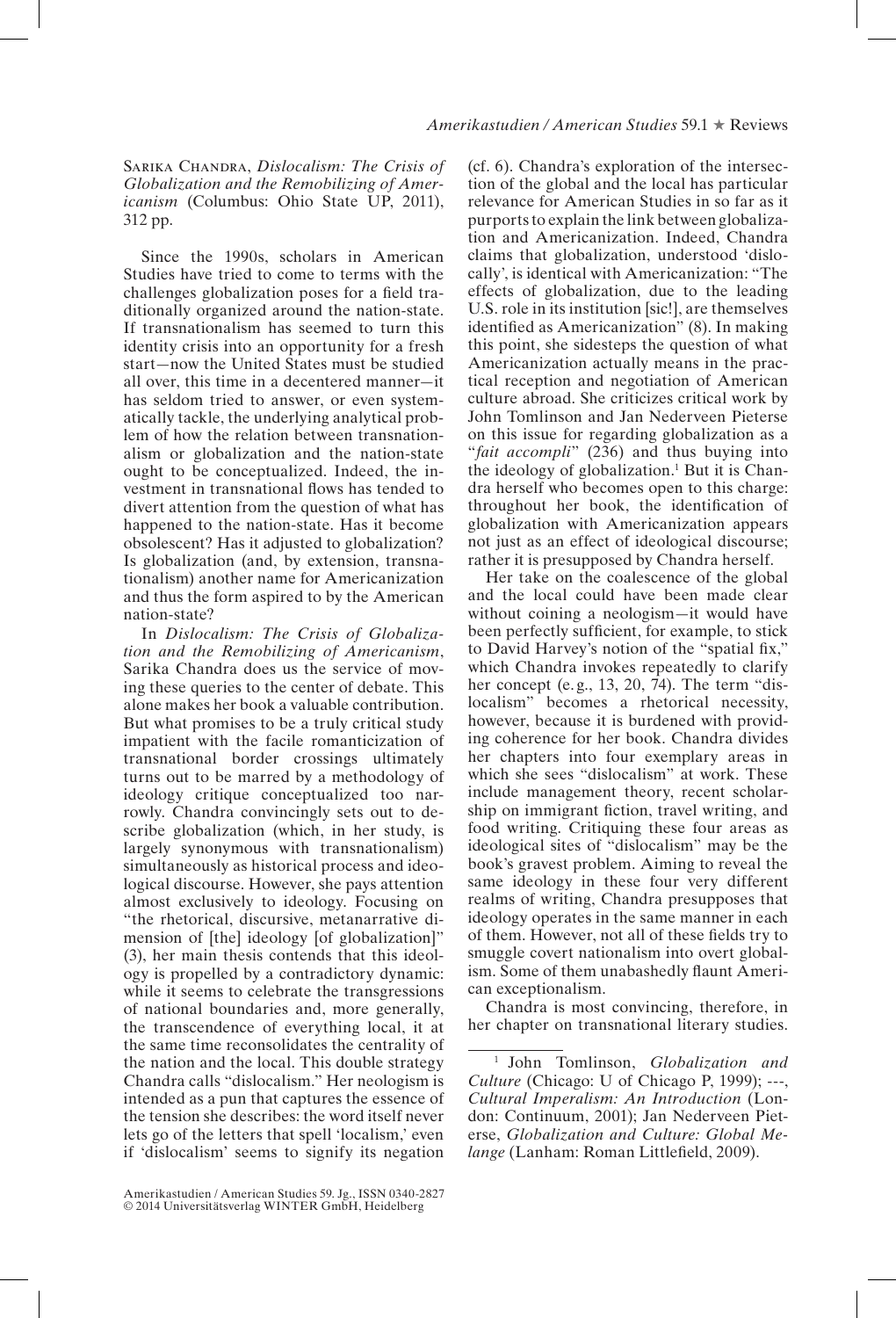Here she performs what ideology critique does best: she unearths ideological commitments that run counter to the field's self-understanding and thus helps to demystify the subfield of transnational American Studies concerned with immigrant fiction. As case studies, she scrutinizes criticism on two recently canonized ethnic novels, Julia Alvarez's *How the García Girls Lost Their Accents* (1991) and Diana Abu-Jaber's *Crescent* (2003). Alvarez's novel, Chandra argues, has served critics, such as Lucía M. Suárez, Pauline Newton, and Maribel Ortiz-Márquez, to draw a picture of multiculturalism that subtly reaffirms spatial, temporal, and genre divisions between the Dominican Republic and the United States by invoking the logic of trauma and the genre of *testimonio* (cf. 106). Chandra shows that in the essays she discusses—which she holds to be "anything but atypical of current scholarship in ethnic and immigrant literary studies" (107)—"the space of the real," which contains terror and trauma, is identified with that outside the United States (in this case, the Dominican Republic), while after immigration to the United States, "personal trauma and terror can safely be worked through in therapeutic, 'testimonio' fashion" (107). As a result, these readings reconsolidate American exceptionalism, while deflecting from "broader global socio-historical conditions" that do not fit into the framework of identity politics underlying "U.S. literary paradigms of localized ethnic identity" (114).

In a similar vein, Chandra makes the case that recent readers of Diana Abu-Jaber's novel *Crescent* (she focuses on Carol Fadda-Conrey) bracket off "the cultural and historical complexities and specificities [...] in favor of establishing an ethnic identity so as to facilitate their inclusion within an American literary canon and curriculum" (125). As incisive as Chandra's critique is in this chapter, it seems premised on a one-dimensional view of American power. For when she suggests her alternative approach to reading *Crescent*, we get a better sense of what her vague vocabulary of "historical complexities and specificities" comes down to. Americanization, we learn, has already infiltrated the rest of the world and seamlessly interpellated anyone who has come in touch with American culture. Thus, when the male protagonist of *Crescent*, a young Iraqi, struggles to negotiate his awareness of American imperial power with the liberating effects of his education in

a U.S.-sponsored school in Cairo during the 1970s (an education which made him "obsessed with just anything cultural—literature, painting, drama," but which also awoke his interest in "theories about economics and foreign policy" and drove him into the underground resistance against Saddam Hussein),<sup>2</sup> Chandra resolves the character's ambivalence in a gesture she believes to be critical: his "decision to study American literature could […] be inferred as something directly linked to American foreign policy, given the U.S. State Department's long history of funding American studies programs around the world and supplying these programs with publications that frame American literature as one great espousing of universal values" (135). International American studies, Chandra seems to think, mindlessly regurgitates the official views of the State Department. Evidently, it has not occurred to her that her own type of anti-imperialism may be the best example of "dislocalism."

Chandra's other chapters largely miss the critical edge of trying to demystify what is hardly mystified. No doubt, travel writing, such as Robert Kaplan's *The Ends of the Earth* (1996), Mary Morris's *Nothing to Declare* (1989) and Paul Theroux's *Hotel Honolulu* (2001), frequently contends that travel in times of globalization no longer allows for errands into the wilderness. But neither do these authors adopt a cosmopolitan ethic that declares travel to be an anti-nationalist practice. Chandra insists that "dislocalism is called forth to solve the contradictory task of proclaiming the crumbling of borders while simultaneously reconsolidating them through the act and the discourse of travel" (155). But the crumbling of borders for these writers simply does not put America into question. In a sense, Chandra's critique here merely states the obvious. The same is true for her chapter on food writing, in which she rehearses lengthy close readings of pieces from the magazines *Gourmet* and *Food & Wine* and episodes from Anthony Bourdain's TV show *A Cook's Tour*, in order to show how a self-professed cosmopolitan food culture reinforces American identity. Thus, she quotes a writer from *Food & Wine* according to whom eating at the New York fusion restaurant "66" "is like traveling to Shanghai without leaving New York City"

<sup>2</sup> Diana Abu-Jaber, *Crescent* (New York: Norton, 2003): 291; 292.

Amerikastudien / American Studies 59. Jg., ISSN 0340-2827 © 2014 Universitätsverlag WINTER GmbH, Heidelberg